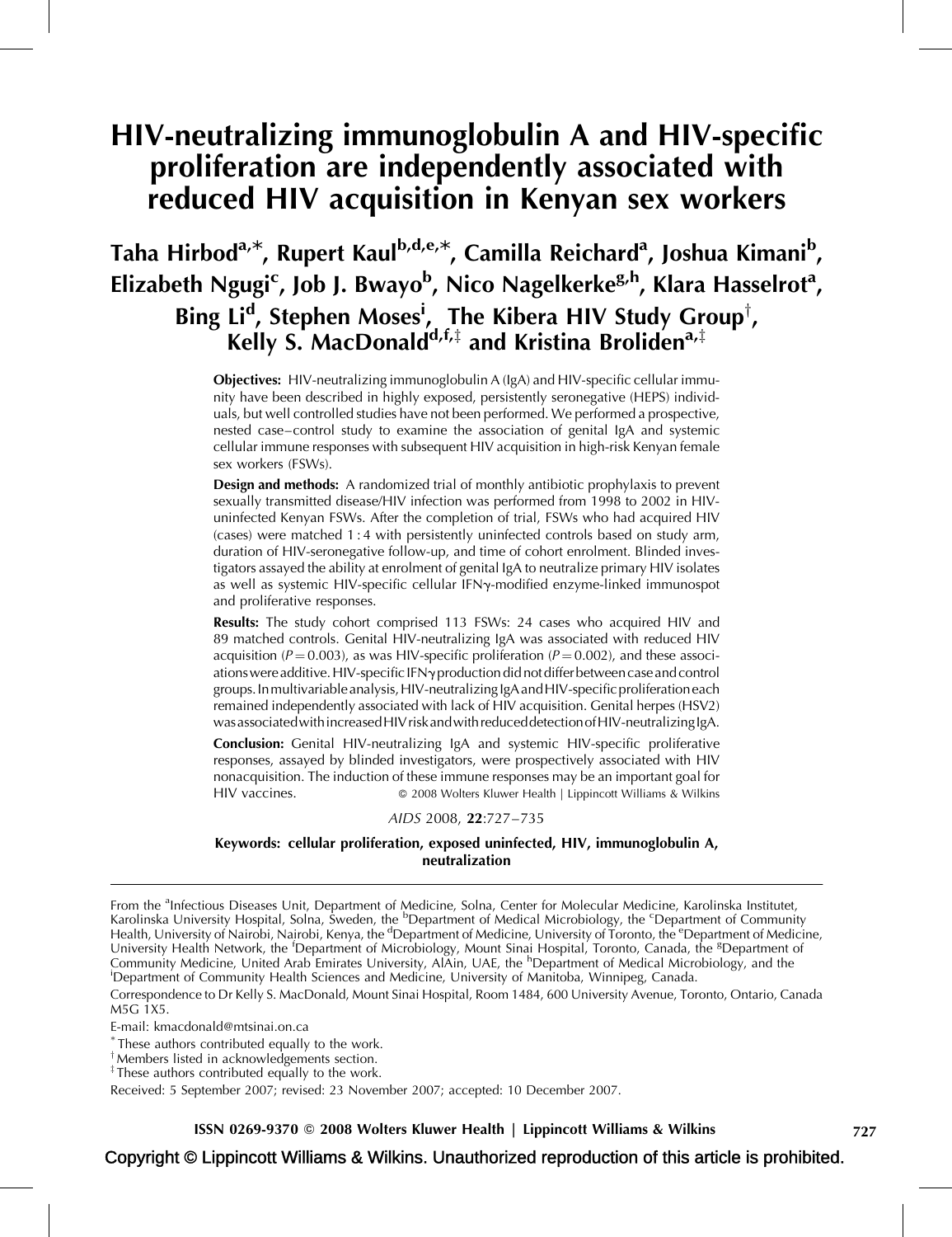# Introduction

The development of preventive HIV-1 (HIV) vaccines or microbicides as tools in the global pandemic has been hampered by a lack of established immune correlates of protection. The passive transferof potent HIV-neutralizing antibodies protected against mucosal viral challenge in macaques [\[1–3\],](#page-7-0) and passive transfer to HIV-infected individuals delayed viral rebound in some patients interrupting antiretroviral therapy [\[4\].](#page-7-0) Furthermore, higher levels of neutralizing antibodies have been described in long-term nonprogressive infection [\[5–7\]](#page-7-0) and in mothers who did not transmit HIV to their children [\[8–10\].](#page-7-0) For HIV-neutralizing antibodies to protect against sexual HIV acquisition, such antibodies would likely need to be present at the level of the genital tract mucosa. In addition, HIV-specific cellular immune responses are critical in the host control of HIVafter infection and may also be an important HIV vaccine goal. In particular, intact  $HIV-specific$   $CD8+$  proliferative capacity has been associated with long-term nonprogression [\[11\].](#page-7-0)

Sexually transmitted infections (STIs) may disturb the genital tract immune milieu and enhance HIV susceptibility [\[12\]](#page-7-0), and so it will be important to understand the effect of genital infections on the levels and/or function of HIV-neutralizing antibodies. This may be particularly important for gonorrhea, which can produce an immunoglobulin A (IgA) protease [\[13\]](#page-7-0) and may impair systemic HIV-specific cellular immune responses [\[14\]](#page-7-0).

A minority of individuals exposed to HIVappears to resist infection and are defined as highly exposed, persistently seronegative (HEPS) [\[5\]](#page-7-0). Such individuals may provide clues to the immune correlates of HIV protection [\[15\]](#page-7-0). Both mucosal (genital tract) and systemic HIV-specific immune responses have been described in HEPS groups, including HIV-specific  $CD4+$  and  $CD8+$  T cells, and HIV-neutralizing IgA antibodies [\[16–18\].](#page-7-0) Possible explanations for the induction and maintenance of these adaptive immune responses include low level continuous virus replication in mucosal tissue below the level of clinical detection [\[19\];](#page-7-0) single rounds of HIV replication followed by viral clearance; immune processing of nonreplication competent viruses or viral fragments [\[20,21\]](#page-7-0). It, however, remains unclear whether such immune responses are responsible for protection or are a paraphenomenon of nonproductive HIV exposure [\[22\]](#page-7-0). Furthermore, not all studies have found immune responses in HEPS subjects and those that have are generally cross-sectional and unblinded.

We hypothesized that a prospective, blinded study of HIV-specific immunity in HIV-uninfected individuals would demonstrate which, if any, of these immune responses were independently associated with reduced HIV acquisition and performed such a study within a cohort of high-risk Kenyan female sex workers (FSWs)

participating in a prospective, randomized clinical trial of HIV prevention [\[23\].](#page-7-0)

# Material and methods

### Study population and procedures

A double-blind, randomized trial of monthly antibiotic prophylaxis to prevent STIs and HIV infection was performed from 1998 to 2002 in Kenyan FSWs from Kibera, Nairobi [\[23\].](#page-7-0) Inclusion criteria were negative HIV serology, current engagement in sex work, age 18 years at least, expected residence in Nairobi for 2 years at least, and no prior adverse reaction to macrolides. In brief, 466 participants were randomized to oral azithromycin 1 g monthly or an identical placebo. All women underwent a full physical examination and STI testing and therapy at enrolment and every 6 months. HIV serology was performed every 3 months. A behavioral questionnaire was administered at enrolment and every 3 months. Condom provision and risk reduction counseling (both clinic-based and peer-based) were provided.

Cervicovaginal secretions (CVS) were collected from all FSWs at trial enrolment. One cotton-tipped swab was rotated  $360^\circ$  in the cervical os, and a second swab collected secretions from the posterior vaginal fornix. Both swabs were transferred into a vial containing 5 ml of phosphate-buffered saline (PBS), transferred to the laboratory within 2h on ice, spun down to remove cellular debris, and cryopreserved at  $-80^{\circ}$ C. Peripheral blood mononuclear cells (PBMCs) were isolated from enrolment blood samples by density centrifugation and cryopreserved in liquid nitrogen.

## Immunoglobulin A purification

Enrolment IgA1 (IgA) was purified from thawed CVS with jacalin/agarose as previously described [\[24\]](#page-7-0) with minor modifications. Eight hundred microliters CVS was added to 400  $\mu$ l jacalin/agarose beads and mixed for 2 h at 4 $\rm ^{\circ}C$ followed by centrifugation and collection of the IgAdepleted fraction. Jacalin/agarose beads were washed with PBS pH 7.4, and bound IgA was eluted overnight at room temperature in 1 ml 0.8 mol/l D-galactose pH 7.5. Purified IgA was collected and all fractions were stored at  $-80^{\circ}$ C. An in-house enzyme-linked immunosorbent assay was used to quantify IgA. Plates were coated with monoclonal mouse-antihuman-IgA (Nordic Immunology, Tilburg, the Netherlands); alkaline phosphate-conjugated mouseantihuman-IgA (Becton Dickinson, Stockholm, Sweden) was the secondary antibody. The standard was pooled normal human IgA (Nordic Immunology).

## HIV-neutralization assay

HIV-1 neutralization assays used a predefined protocol and neutralization cutoff [\[17\]](#page-7-0) and were performed by investigators blinded to clinical outcome. Two HIV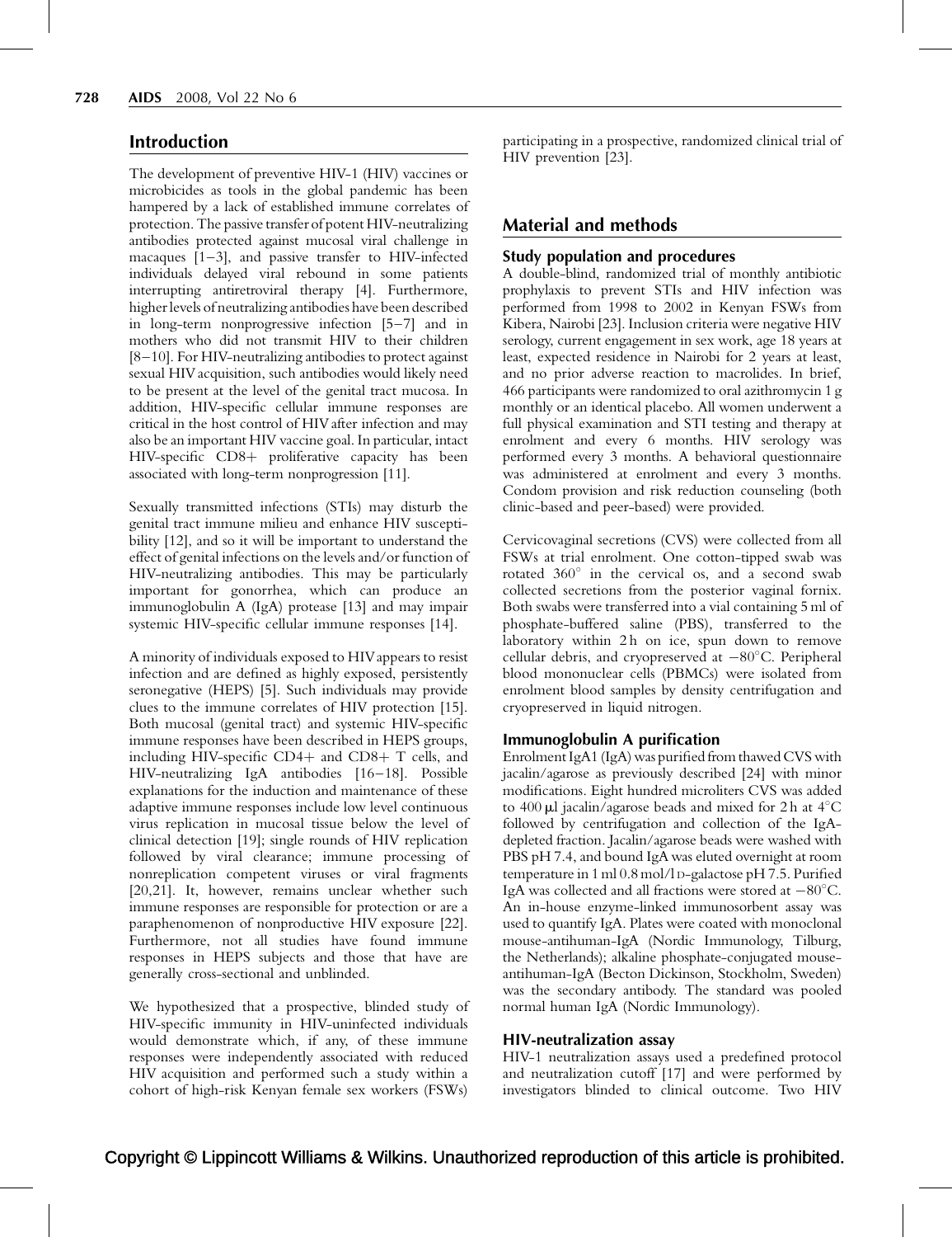primary isolates previously used in neutralization assays  $[25-27]$ , RW009 (a dual tropic clade A virus, the most common clade in Kenya) and ZA003 (a R5 tropic clade C virus, the most common clade globally; both from the NIH AIDS Research & Reference Reagent Program; Rockville, Maryland, USA) [\[28\],](#page-7-0) were collected from phytohemagglutinin (PHA) and interleukin 2 (IL-2) stimulated PBMCs. Median tissue culture infective dose (TCID50) values were determined and aliquots were stored at  $-80^{\circ}$ C. As  $TCID_{50}$  values may change depending upon PBMCs donor, three viral dilutions were used in each assay. The purified IgA was not further diluted or concentrated when tested for neutralizing capacity. Duplicate wells of each virus dilution and of each sample fraction were incubated for 1 h at  $37^{\circ}$ C, followed by addition of a mixture of  $1 \times 10^5$  PHA-stimulated PBMCs from two different donors. After 16–18 h incubation at  $37^{\circ}$ C, unbound virus was washed away and fresh medium (RMPI 1640; GIBCO, Life Technologies, Gaithersburg, Maryland, USA) supplemented with fetal bovine serum and IL-2 was added. Medium was replaced on day 3, and on day 6 the supernatant was collected and analyzed in a p24 antigen enzyme-linked immunosorbent assay (Murex HIV Antigen Mab kit; Abbott Diagnostics, Abbott Park, Illinois, USA). As previously described [\[17\],](#page-7-0) neutralization was defined as an at least 67% reduction of p24 antigen in the supernatant as compared with p24 antigen content when the virus isolate was incubated in the presence of low-risk HIV-seronegative sample. Positive control samples (HIV IgG-positive serum) were included in each assay.

## HIV-specific, IFN*g*-modified enzyme-linked immunospot assays

Modified enzyme-linked immunospot (ELISPOT) assays were performed by research personnel blinded to clinical outcome, as previously described [\[29\]](#page-7-0) with minor modifications. Fifteen-mer peptides overlapping by 11 spanning the HIV-1 clade A consensus genome (NIH AIDS Research & Reference Reagent Program) were divided into 12 pools of 60–70 peptides. In addition, a panel of 50 predefined, optimized HIV-1 epitopes [\[29\]](#page-7-0) (Sigma Genesis, The Woodlands, Texas, USA) was tested in 5 pools of 10 peptides. Microtiter plates (96-well; Multiscreen PVDF, Millipore, Bedford, Massachusetts, USA) were coated with anti-IFNy monoclonal 1-D1K (Mabtech Inc., Mariemont, Ohio, USA) overnight at  $4^{\circ}$ C. Plates were washed  $4 \times$  with PBS and blocked with 10% FBS, 100 IU/ml penicillin, 100  $\mu$ g/ml of streptomycin, 2 mM glutamax for 2 h at  $37^{\circ}$ C.  $1-2 \times 10^{5}$  PBMCs, thawed and kept at  $37^{\circ}$ C–5% CO<sub>2</sub> overnight, were incubated for 18 h with either defined epitope pools at  $10 \mu g/ml$ /peptide  $(100 \mu g/ml$  total peptide concentration), 15-mer pools with each peptide at  $1 \mu g/ml$ (maximum  $100 \mu g/ml$  total peptide concentration), or with a positive control (PHA  $10 \mu g/ml$  or staphylococcal enterotoxin B [SEB]  $0.2 \mu$ g/ml). Assays were performed in duplicate. Four wells of cells in culture medium alone

served as a negative control. Plates were developed and responses counted using an automated ELISPOT reader (CTL, Cleveland, Ohio, USA). HIV-specific IFNg responses were reported as spot-forming cells  $(SFU)/10^6$ PBMCs after subtraction of background. A positive HIVspecific IFN $\gamma$  response was defined previously [\[29\]](#page-7-0) as IFNg production in PHA-positive or SEB-positive control wells, an HIV-specific response more than  $20 SFU/10^6$ PBMCs in duplicate wells of overlapping peptide or defined epitope pools, and HIV-specific response at least  $2 \times$  background.

# HIV-specific proliferation assays

HIV-specific cellular proliferation was assayed by <sup>3</sup>H-thymidine incorporation after the stimulation of PBMCs with peptide pools. Due to limited cell numbers, PBMCs from corresponding wells of ELISPOT plate were removed, transferred into a sterile 96-well tissue culture plate, and stimulated with the same antigen for 6 further days. Wells were pulsed with 1 mCi/well 3 H-thymidine for 6 h, harvested using a 96-well cell harvester (Tomtec Inc., Hamden, Connecticut, USA), and uptake measured with a scintillation counter. A stimulation index was calculated as the mean count per minute from cells stimulated with antigen or mitogen, divided by the mean count per minute from unstimulated cells. An assay was considered positive if the stimulation index in positive control wells was greater than 5 and the HIV-specific stimulation index was greater than 5.

# Statistical analysis

Analyses were performed with SPSS version 11.0 software (Chicago, Illinois, USA). FSWs acquiring HIV during the trial (cases) were matched by an external biostatistician to FSWs who had remained HIV uninfected for at least the time to case seroconversion (controls). Matching was performed blind to immune assay results and was based on time of study enrolment, study arm (azithromycin vs. placebo), and duration of HIV-seronegative follow-up. IgA assays were performed for all participants, but PBMCs availability varied. For 15 controls, neither ELISPOT nor proliferation data were available. As all clusters were essentially complete when these records were omitted (they had both cases and controls), these records were omitted from the conditional logistic regression analysis. For a further 10 records (three cases, seven controls) ELISPOT data were available, but proliferation data were not. Single imputation was used to maintain these clusters in the multivariable model and was performed by replacing the missing value of 'proliferation' by its expected value (i.e., the probability that it equals 1), estimated using stepwise logistic regression on all other variables associated with proliferation in univariate analysis. Study outcome (HIVacquisition) was not used to predict the proliferation value.

Univariate associations of HIVacquisition were assessed in a matched case–control format, using Mantel–Haenszel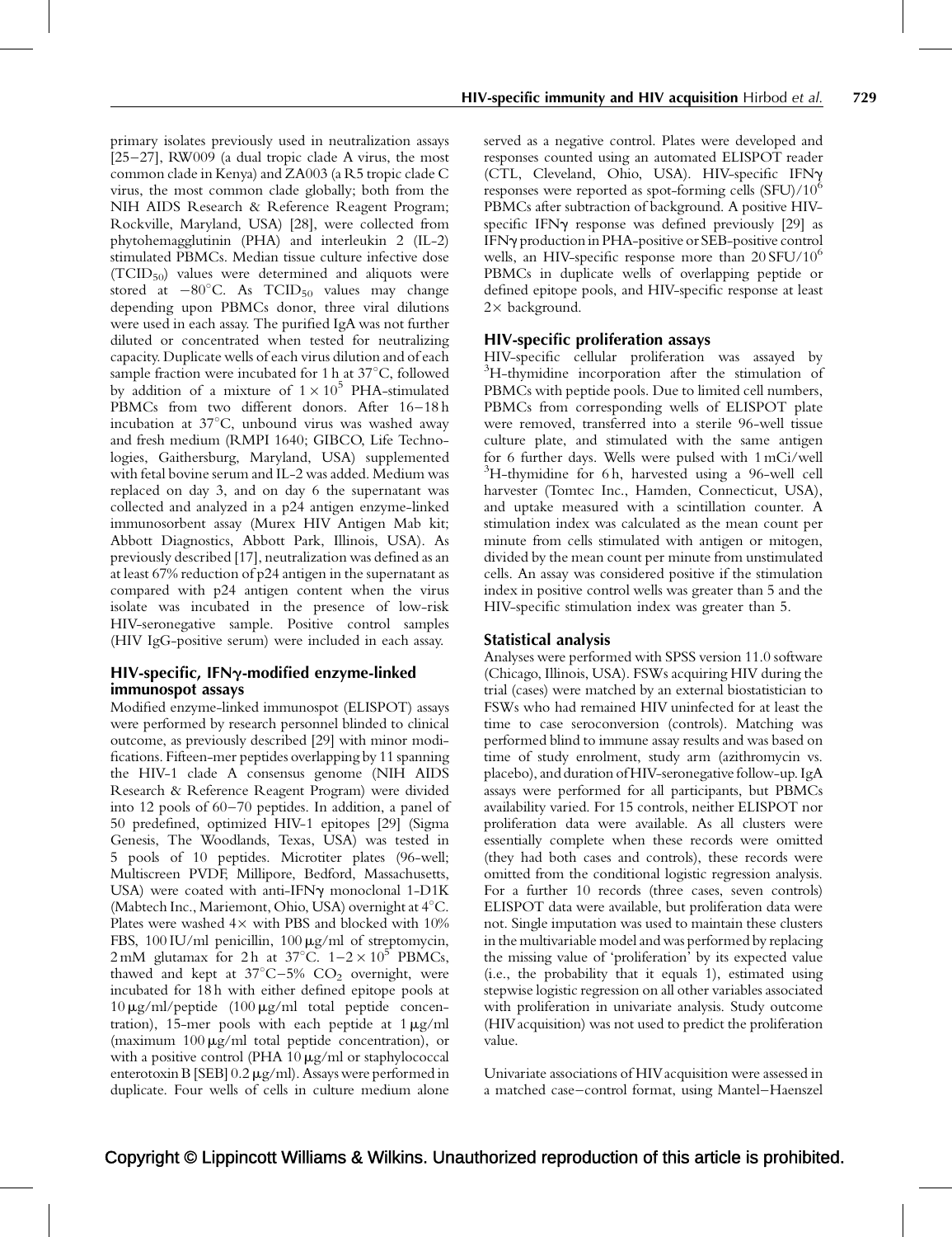analysis (dichotomous variables) or conditional logistic regression (continuous variables). Stratified multivariable analyses of the associations of HIV acquisition were performed by conditional logistic regression using a Cox proportional hazards model, with the inclusion of all variables associated with HIV acquisition in univariate analysis ( $P \leq 0.05$ ). SPSS does not offer conditional logistic regression per se, and so these analyses were performed using an established adaptation of Cox regression to obtain equivalent results [\[30,31\]](#page-7-0). Models were compared using the likelihood ratio (LR) test.

## Ethical approval

The study protocol was approved by institutional review boards at the Kenyatta National Hospital (Nairobi, Kenya), the University of Toronto (Toronto, Canada), the University of Manitoba (Winnipeg, Manitoba, Canada), and Karolinska Institutet (Stockholm, Sweden).

## **Results**

## Description of study population

Despite a successful HIV risk reduction program and a substantially reduced incidence of STIs, the addition of monthly azithromycin prophylaxis did not reduce the incidence of HIV and 35 participants acquired HIV between May 1998 and November 2002 [\[32\].](#page-7-0) Each case was matched with a mean of four FSW controls (women who remained HIV-seronegative). One shipment of study samples was thawed (destroyed) in transit, and so samples from 24 cases and 89 controls were available for analysis (mean, 3.7 controls matched per case). Case and control groups were generally similar, but cases had a higher rate of herpes simplex virus type 2 (HSV2) infection and a higher alcohol intake (Table 1). Sexual risk taking declined after enrolment, as has been described in the larger cohort [\[32\]](#page-7-0), but at the time of HIV acquisition by the case there was no difference in the estimated HIV exposures over the past year from matched controls (median 15.2 vs. 17.3;  $P = 0.9$ ).

## HIV-neutralizing genital tract immunoglobulin A and HIV acquisition

IgA purified from enrolment CVS neutralized the primary clade A isolate in 31/113 participants (27%); 29/89 (33%) controls and 2/24 (8%) cases [Mantel– Haenszel common odds ratio (MHOR) estimate, 0.08; 95% confidence interval (CI),  $0.01 - 0.62$ ;  $P = 0.02$ ; Fig. 1]. Neutralizing IgA activity against the clade C isolate was detected in 70/113 participants (62%); 60/89 (67%) controls and 10/24 (42%) cases (MHOR estimate, 0.31; 95% CI,  $0.11-0.85$ ;  $P = 0.02$ ; Fig. 1). Overall, IgA with neutralizing activity against either clade A or clade C was present in the genital tract of 83/113 (74%) FSWs and was strongly associated with reduced HIV acquisition [72/89 controls (81%) vs. 11/24 cases (46%); MHOR estimate, Table 1. Enrolment characteristics of Kenyan sex workers who acquired HIV during follow-up (cases) or remained HIV uninfected (controls).

|                                            | Cases<br>$(n=24)^{a}$ | Controls<br>$(n=89)^{a}$ |
|--------------------------------------------|-----------------------|--------------------------|
| Age (years)                                | $27(19-47)$           | $29(18-51)$              |
| Age at first sex (years)                   | $16(14-20)$           | $16(11-25)$              |
| Duration of prostitution (years)           | $4.5(1-13)$           | $4(0-24)$                |
| Estimated HIV exposures<br>$(past year)^b$ | 186 (3–468)           | $154(1 - 975)$           |
| Charge for sex $(Ksh)^c$                   | 50 (10 – 400)         | $100(10 - 500)$          |
| Women with regular partner                 | $10(42\%)$            | 47 (53%)                 |
| Work from own home                         | 15(63%)               | 54 (61%)                 |
| Practice vaginal douching                  | 19 (79%)              | 60(67%)                  |
| Hormonal contraception                     | 7(29%)                | 33 (37%)                 |
| Ever practice sex during menses            | 6(25%)                | 18 (23%)                 |
| Ever practice anal intercourse             | $3(13\%)$             | 14 (16%)                 |
| HSV2 seropositive                          | 24/24 (100%)          | $51/81~(63\%)$ **        |
| Neisseria gonorrhoeae                      | 3(13%)                | $9(10\%)$                |
| Syphilis                                   | 4 (17%)               | $4(4\%)$                 |
| Alcohol intake <sup>d</sup>                | $2.7(0-4)$            | $1.6~(0-4)$ **           |

HSV2, herpes simplex virus type 2.

<sup>a</sup>Median or number (range or %).

<sup>b</sup>Calculated from self-reported condom use [reported on a semiquantitative scale ranging from 0 (never use) to 5 (always use)] and weekly client numbers, assuming 30% HIV prevalence in male clients. In cases, this number was calculated for the year prior to the first seropositive date; in controls, for the year prior to the date most closely matching the cases' duration of follow-up.

 $\frac{c}{d}$ Ksh: Kenyan shilling (1 USD  $\approx$  70 Ksh).

<sup>d</sup>Alcohol use was reported on a semiquantitative scale ranging from 0 (none) to 4 ( $>$  2 drinks/day).

 $A^{*}P \leq 0.01$  for comparison between groups (Mantel–Haenszel cluster analysis).

0.19, 95% CI, 0.06–0.57;  $P = 0.003$ ; Fig. 1]. As each of clade A and clade C neutralizing activity was independently associated with reduced HIV acquisition,



Fig. 1. Frequency of HIV-neutralizing immunoglobulin A (IgA) in the genital tract of female sex worker (FSW) cases and controls. The  $y$ -axis indicates the percentage of cases (hollow bar) and controls (hatched bar) with genital tract IgAneutralizing capacity against a primary HIV-1 clade A isolate (left), a primary HIV-1 clade C isolate (center), or either the clade A or clade C isolate (right).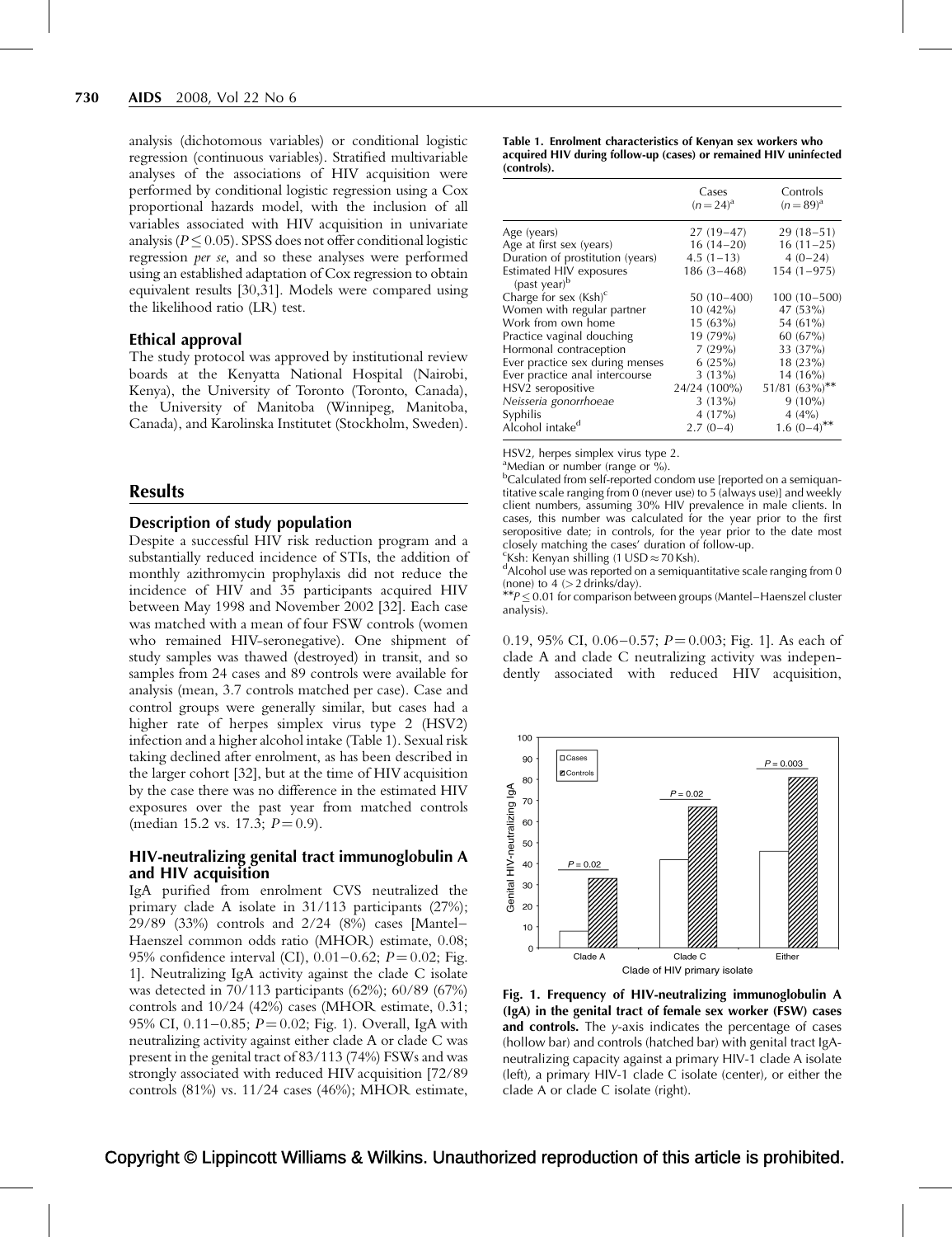| Table 2. Enrolment characteristics of Kenyan sex workers with or |
|------------------------------------------------------------------|
| without HIV-specific immune responses.                           |

|                                                                      | Neutralizing               | No neutralizing               |
|----------------------------------------------------------------------|----------------------------|-------------------------------|
|                                                                      | IgA                        | IgA                           |
|                                                                      | $(n=83)^{a}$               | $(n=30)^{a}$                  |
| (a) Associations of HIV-neutralizing IgA (either clade A or clade C) |                            |                               |
| Age (years)                                                          | $29(18-48)$                | $27(19-51)$                   |
| Age at first sex (years)                                             | $16(12-23)$                | $16(11-27)$                   |
| Duration of prostitution (years)                                     | $4(0-24)$                  | $4(1-14)$                     |
| Estimated HIV exposures                                              | 99.5 (1–975)               | $127(4 - 468)$                |
| (past year) <sup>b</sup>                                             |                            |                               |
| Charge for sex $(Ksh)^c$                                             | $100(10-500)$              | 50 (10–500)                   |
| Women with regular partner                                           | 42 (51%)                   | 14 (47%)                      |
| Work from own home                                                   | 49 (59%)                   | 20 (67%)                      |
| Practice vaginal douching                                            | 57 (69%)                   | 22 (73%)                      |
| Hormonal contraception                                               | 28 (34%)                   | $12(40\%)$                    |
| Ever practice sex during menses                                      | 15 (18%)                   | $9(30\%)$                     |
| Ever practice anal intercourse                                       | 14 (17%)                   | $3(10\%)$                     |
| HSV2 seropositive                                                    | 50/76 (66%)                | 25/29 (86%)**                 |
| Neisseria gonorrhoeae                                                | 7(8%)                      | 5(17%)                        |
| Syphilis<br>Alcohol intake <sup>d</sup>                              | 4(5%)                      | 4 (13%)                       |
|                                                                      | $1(0-4)$                   | $2(0-4)$                      |
|                                                                      |                            |                               |
|                                                                      | ELISPOT                    | ELISPOT                       |
|                                                                      | positive                   | negative                      |
|                                                                      | $(n=39)^{a}$               | $(n=59)^{a}$                  |
|                                                                      |                            |                               |
| (b) Associations of HIV-specific IFNy ELISPOT                        |                            |                               |
| Age (years)<br>Age at first sex (years)                              | $32(20-51)$<br>$16(12-25)$ | $27(18-45)$ **<br>$16(11-27)$ |
| Duration of prostitution (years)                                     | $5(1-24)$                  | 3 $(0-22)$ **                 |
| Estimated HIV exposures                                              | $97.5(1 - 764)$            | $117(3 - 975)$                |
| (past year) <sup>b</sup>                                             |                            |                               |
| Charge for sex $(Ksh)^c$                                             | 50 (10 - 400)              | $100(10-500)$                 |
| Women with regular partner                                           | 21 (54%)                   | 26 (44%)                      |
| Work from own home                                                   | 34 (87%)                   | 46 (78%)                      |
| Practice vaginal douching                                            | 10(26%)                    | 18 (31%)                      |
| Hormonal contraception                                               | 15 (38%)                   | 20 (34%)                      |
| Ever practice sex during menses                                      | 8 (21%)                    | 14 (24%)                      |
| Ever practice anal intercourse                                       | 8(21%)                     | 7(12%)                        |
| HSV2 seropositive                                                    | 24/36 (67%)                | 43/54 (80%)                   |
| Neisseria gonorrhoeae                                                | $4(10\%)$                  | $6(10\%)$                     |
| Syphilis                                                             | $4(10\%)$                  | $4(7\%)$                      |
| Alcohol intake <sup>d</sup>                                          | $2(0-4)$                   | $2(0-4)$                      |
|                                                                      |                            |                               |
|                                                                      | Proliferation              | Proliferation                 |
|                                                                      | positive                   | negative                      |
|                                                                      | $(n=29)^{a}$               | $(n=58)^{a}$                  |
| (c) Associations of HIV-specific proliferation                       |                            |                               |
| Age (years)                                                          | $31(18-40)$                | $29(18-51)$                   |
| Age at first sex (years)                                             | $17(12-27)$                | $16(11-25)$                   |
| Duration of prostitution (years)                                     | $3(1-20)$                  | $4.5(0-24)$                   |
| Estimated HIV exposures                                              | 78 (1–780)                 | $117(3 - 975)$                |
| (past year) <sup>b</sup>                                             |                            |                               |
| Charge for sex (Ksh) <sup>c</sup>                                    | 100 (20–300)               | $100(10-500)$                 |
| Women with regular partner                                           | 19 (66%)                   | 25 (43%)                      |
| Work from own home                                                   | 25 (86%)                   | 44 (76%)                      |
| Practice vaginal douching                                            | 20 (69%)                   | 40 (69%)                      |
| Hormonal contraception                                               | 12 (41%)                   | 19 (33%)                      |
| Ever practice sex during menses                                      | $6(21\%)$                  | 12 (21%)                      |
| Ever practice anal intercourse                                       | 5(17%)                     | 9(16%)                        |
| HSV2 seropositive                                                    | 19/27 (70%)                | 39/53 (74%)                   |
| Neisseria gonorrhoeae                                                | $4(14\%)$                  | 5(9%)                         |
| Syphilis                                                             | $2(7\%)$                   | 3(5%)                         |
| Alcohol intake <sup>d</sup>                                          | $0(0-4)$                   | $3(0-4)$                      |

HSV2, herpes simplex virus type 2; IgA, immunoglobulin A. <sup>a</sup>Median or number (range or %)

subsequent analyses defined HIV-neutralizing IgA as the neutralization of either clade A, clade C, or both.

HIV-neutralizing IgA was not associated with level of recent HIVexposure or several other demographic factors (Table 2a). HSV2 infection was associated with reduced HIV-neutralizing IgA (25/29 FSWs without neutralizing IgA were HSV2 infected vs. 50/76 with neutralizing IgA;  $LR = 4.7$ ;  $P = 0.03$ ). When, however, analysis was restricted to HSV2-infected FSWs, HIV-neutralizing IgA remained strongly associated with reduced HIV acquisition (MHOR estimate, 0.25, 95% CI, 0.08–0.79;  $P = 0.02$ ). There were no differences between case and control groups in the total level of CVS IgA [median 10.3 vs. 9.1  $\mu$ g/ml, respectively (range 1–54 vs. 1–58, respectively)], and the lowest concentration able to neutralize either clade A or clade C virus was  $1 \mu g/ml$  (data not shown).

# HIV-specific cellular immune responses

HIV-specific IFN $\gamma$  ELISPOT assays were performed when enrolment PBMC samples were available  $(N = 98/$ 113, 87%) and proliferation assays when sufficient cells remained after the ELISPOT  $(N = 87/113, 77%)$ . HIVspecific IFNy responses were detected in 39/98 participants (40%), but the frequency did not differ between cases and controls (7/24, 43% vs. 32/74, 29%; MHOR estimate, 0.51; 95% CI, 0.17-1.58;  $P=0.2$ ; [Fig. 2](#page-5-0)). Adjusting the cutoff for a positive ELISPOTassay to 50 SFU/million or 100 SFU/million PBMCs reduced the frequency of positive assays, but there remained no association with HIV acquisition status (data not shown). HIV-specific proliferation was detected in 29/87 participants (33%) at enrolment and was more common in controls [27/71, 38% vs. 2/16, 12.5% for observed data only;  $P = 0.002$  ([Fig. 2\)](#page-5-0); 34.0 vs. 13.2% for observed and imputed data;  $P = 0.005$  (conditional logistic regression); OR, 5.65; 95% CI, 1.37–33.33]. An increased age and prior duration of sex work were associated with HIVspecific IFN $\gamma$  ELISPOT but not proliferative responses (Table 2b and c). Neither HIV-specific ELISPOT nor proliferation responses were associated with HIVneutralizing IgA. The detection of both HIV-neutralizing IgA and HIV-specific proliferation within the same participant was associated with reductions in HIV acquisition that were at least additive: HIV was acquired by 8/17 (47%) of FSWs with neither response, 7/46

<sup>b</sup>Calculated from self-reported condom use [reported on a semiquantitative scale ranging from 0 (never use) to 5 (always use)] and weekly client numbers, assuming 30% HIV prevalence in male clients. In cases, this number was calculated for the year prior to the first seropositive date; in controls, for the year prior to the date most closely matching the cases' duration of follow-up.  $\frac{c}{d}$ Ksh: Kenyan shilling (1 USD  $\approx$  70 Ksh).

<sup>d</sup>Alcohol use was reported on a semiquantitative scale ranging from 0 (none) to 4 (> 2 drinks/day).

 $* p < 0.01$  for comparison between groups (Mantel–Haenszel cluster analysis).

Table 2. (Continued).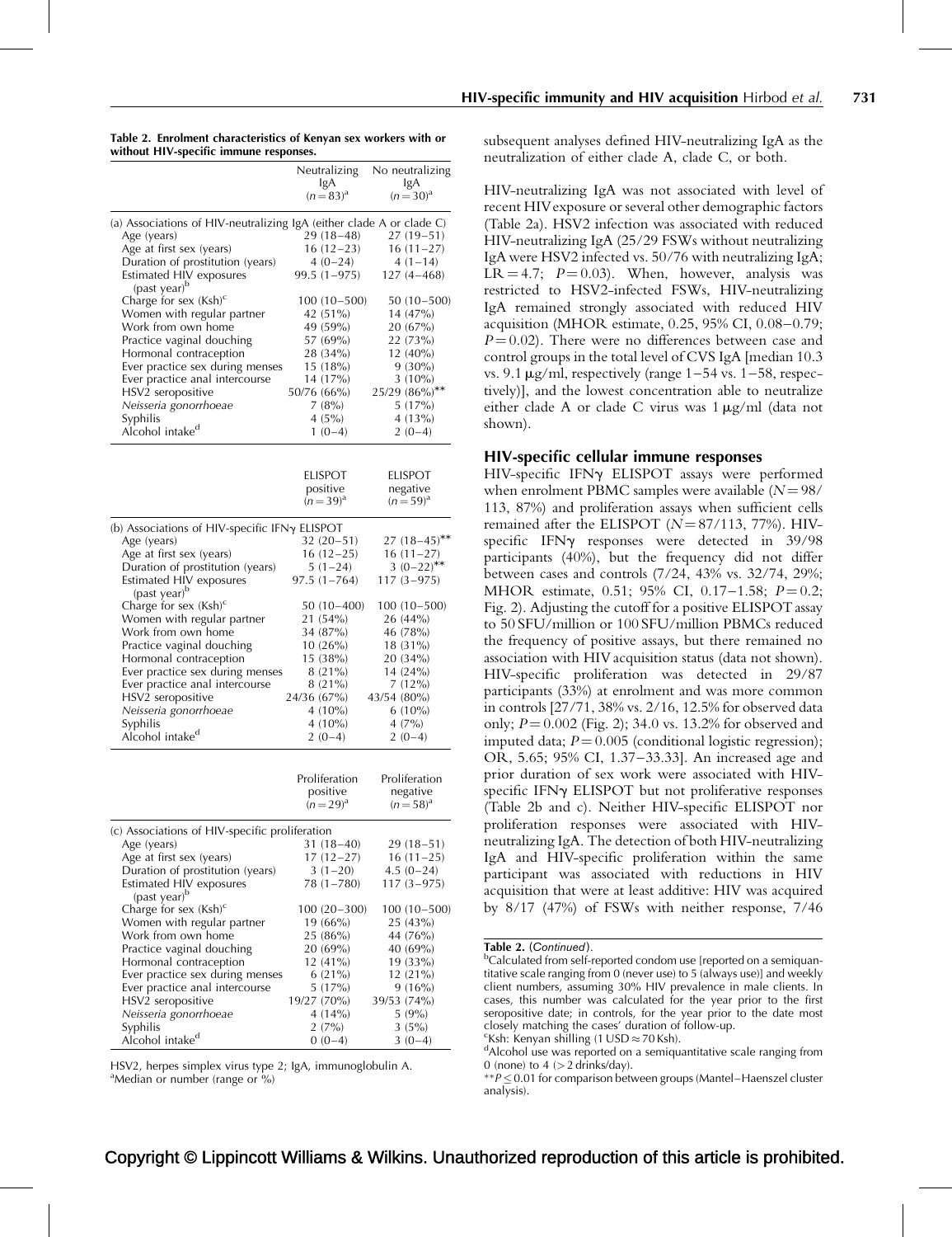<span id="page-5-0"></span>

Fig. 2. Frequency of HIV-specific cellular immune responses in the blood of female sex worker (FSW) cases and controls. The y-axis indicates the percentage of cases (hollow bar) and controls (hatched bar) with a positive HIV-specific IFN $\gamma$ ELISPOT assay (left) or HIV-specific proliferative response (right).

(15%) of FSWs with either response, and 1/24 (4%) of FSWs with both responses present at enrolment  $(LR = 12.0; P = 0.002; Fig. 3).$ 

### Multivariable associations of HIV acquisition

Matched conditional logistic regression was performed incorporating all variables associated with HIVacquisition in univariate analysis ( $P \leq 0.05$ ): higher alcohol intake, HIV-neutralizing IgA activity, and HIV-specific cellular proliferation. HIV acquisition remained independently associated with HIV-neutralizing genital IgA (adjusted OR, 0.22;  $P = 0.01$ ), HIV-specific proliferation (adjusted



Fig. 3. Association of combined immunoglobulin A (IgA) and proliferative immune responses with HIV acquisition in cases and controls. The  $y$ -axis indicates the proportion of female sex workers (FSWs) acquiring HIV with neither a neutralizing IgA nor an HIV-specific proliferative response (left), either a neutralizing IgA or an HIV-specific proliferative response (centre), both a neutralizing IgA and an HIV-specific proliferative response (right).

OR 0.17;  $P = 0.05$ ), and alcohol intake (adjusted OR per unit, 1.77;  $P = 0.03$ ).

Multivariable analysis was complicated by the fact that all HIV seroconverters were HSV2 infected, making HSV2 serostatus the strongest predictor of HIV acquisition. We, therefore, constructed a similar stepwise multivariable conditional logistic regression analysis model, with analysis restricted to HSV2 seropositive participants. Restriction of the multivariable analysis to HSV2-infected participants did not change the strength of the associations (i.e., the OR remained constant), but statistical significance was reduced (HIV-neutralizing genital IgA, adjusted OR, 0.30,  $P = 0.1$ ; HIV-specific proliferation, adjusted OR, 0.1,  $P = 0.1$ ; alcohol intake, adjusted OR per unit, 2.35,  $P = 0.1$ ), likely due to reduced numbers.

## **Discussion**

The correlates of natural immune protection against HIV – if such immunity exists – remain poorly understood. Several potential immune defenses have been described in HEPS individuals, including HIV-specific  $CD8+$  and CD4+ T cells [\[16\]](#page-7-0), CD8+ antiviral factor(s) [\[33\]](#page-7-0), and IgA that can neutralize HIV or block epithelial transcytosis [\[17,18\].](#page-7-0) We have now demonstrated an independent association between reduced HIV acquisition and the prior detection of both genital HIVneutralizing IgA and HIV-specific cellular proliferation. Interestingly, HIV acquisition was least common in those participants with both immune responses present at baseline, suggesting a possible additive effect of humoral and cellular immunity. HIV-specific IFNy ELISPOT responses, demonstrated in prior studies to be mediated by  $CD8+T$  cells [\[16,29\]](#page-7-0), were also common but not associated with differences in HIV acquisition. Importantly, this study was nested within a large prospective clinical trial [\[23\],](#page-7-0) and all immune assays were performed in a blinded fashion. To avoid allocation bias, predefined assay protocols and positive cutoffs were used for the IgA [\[24\]](#page-7-0) and ELISPOT [\[29\]](#page-7-0) assays. The proliferation assays were a variation of prior methods [\[34\]](#page-7-0) adapted to permit the use of the same cells from the ELISPOT assays. These data are, therefore, substantially more robust than those generated in earlier, less rigorously controlled studies.

HIV-neutralizing activity was more common against the clade C than clade A primary isolate in our assay system, although the latter clade predominates in Kenya [\[28,35,36\]](#page-7-0). Different primary isolates, however, vary considerably in their neutralization sensitivity. Thus, a much broader panel of clade A and clade C isolates would need to be tested before firm conclusions could be drawn regarding clade specificity. Neutralization of both clades A and C was seen in genital IgA fractions from several participants, in keeping with our previous findings [\[17\]](#page-7-0). Further work is needed to demonstrate whether this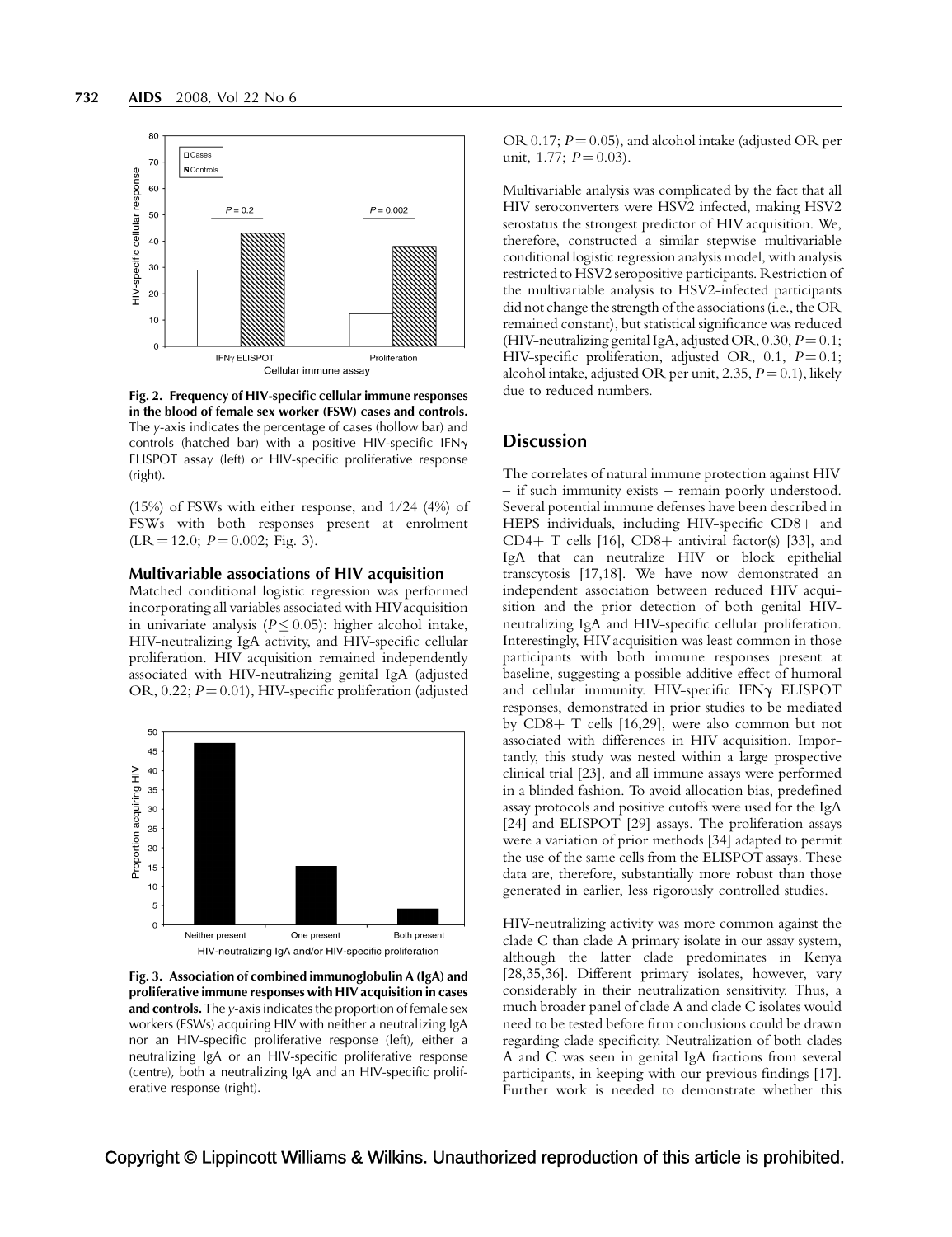activity was mediated by a single cross-reactive IgA antibody clone or the presence of various antibodies, each preferentially recognizing different clades. Mapping the epitope specificity of these genital HIV-neutralizing IgAs will also be important, because such monoclonal antibodies could hold promise as vaccine and/or microbicide candidates. The concentration of total IgA in the mucosal samples was low and the HIVspecific IgA is most likely only a small fraction of this total IgA content. The HIV-neutralizing assay may thus be more sensitive than HIV-specific IgA-binding assays. This may partly explain the controversies regarding the lack of detectable mucosal IgA in binding assays as opposed to detection of HIV-neutralizing IgA in exposed uninfected individuals (reviewed in [\[37\]\)](#page-8-0).

Although rigorous, there are limitations of our study format that merit discussion. First, IgA and cellular immune assays were only performed at a single baseline time point, as CVS was only collected at enrolment. This is relevant, because several FSWs with HIV-neutralizing IgA and/or HIV-specific cellular immune responses did go on to acquire HIV; conversely, several high-risk FSWs without these responses did not acquire HIV. We could not elucidate whether infection occurred despite persistent immune responses in the former group or whether HIV-specific immunity waned prior to HIV acquisition [\[38\].](#page-8-0) The latter would imply a need for regular immune 'boosting' of HIV-specific responses or perhaps that responses were only protective against certain HIV strains; although the former would suggest that infection may still occur, despite such responses, perhaps if the challenge dose of HIV exceeds an undefined infection threshold. Likewise, IgA or cellular immune responses could have developed later in participants without responses at baseline, but who did not go on to acquire HIV. Despite suggestions that the maintenance of HEPS HIV-specific IgA and  $CD8+$  T-cell responses require boosting by ongoing HIV exposure [\[22,38–40\],](#page-7-0) we did not see any association with levels of recent HIVexposure.

It must be emphasized that we can only demonstrate an association between immune responses and HIV protection in an observational cohort study and cannot prove causation. Although IgA and/or cellular immune responses may be protective, it is also possible that HIV exposure without infection secondarily induces HIV-specific immunity, and that protection is mediated by (an)other factor(s). The only way to demonstrate causality would be to randomly induce the putative protective response, and only it, within a randomized, controlled experimental system and to examine the effect on HIV incidence.

As sexual HIV transmission involves two or more sexual partners, one of whom is HIV infected, it is a weakness that the infected partner  $-$  that is, the male FSW client responsible for transmission or exposure without transmission – was not available for study. It is possible that

unknown factors within this partner, either viral or host, may have promoted the induction of immunity in their female partner(s) rather than HIV transmission. Such factors could include HLA mismatching, genital tract viral load and coinfection status, host immune responses, and many other factors [\[41\]](#page-8-0). The fact that FSWs had so many sexual partners, however, may also be seen as an advantage, as this means that such partner-specific factors were 'averaged out' across clients.

STIs, particularly HSV2, but also gonorrhea and others, have been implicated in HIV susceptibility. HSV2 was most strongly associated with HIV acquisition in this study and also with a reduction in the frequency of genitalneutralizing IgA (but not systemic cellular responses). No differences in IgA concentration, however, were seen between the HSV2-positive group as compared with the HSV2-negative group (data not shown). HSV2 infection might have interfered with the induction of HIVneutralizing IgA through alterations in the genital immune milieu or host factors impairing IgA responses might have enhanced susceptibility to both HIV and HSV2; alternatively, other factors may have both impaired IgA responses and increased HIV susceptibility. Regardless, the strength of the associations between neutralizing IgA and reduced HIV acquisition remained unchanged in the subgroup of HSV2-infected FSWs, although statistical significance was lost due to reduced statistical power.

In summary, IgAwith an ability to neutralize either clade A and clade C HIV was frequently detected in the genital tract of high-risk FSWs, as were T cells producing IFNg and/or proliferating in response to HIV peptides. Of these, neutralizing-IgA and HIV-specific proliferation were independently, prospectively associated with reduced sexual acquisition of HIV. The induction of these responses may be an important intermediate goal for HIV vaccines. The effect of HSV2 infection on the efficacy of IgA-based vaccines will need to be studied carefully.

# Acknowledgements

The study was supported by grants from the Rockefeller Foundation (2000 HE 025), the European Commission (DG VIII/8, Contract No. 7-RPR-28), the Canadian Research Chair Program (R.K.), Ontario HIV Treatment Network (K.S.M.; Career Scientist and ROG), the Canadian Institutes of Health Research (R.K., ROG; and S.M., Investigator Award), SIDA/SAREC and the Swedish Research Council. We thank M. Ehnlund for technical help. In addition, we acknowledge the support of the Nairobi City Council and give special thanks to all the Kibera study participants for their enthusiasm and support.

K.S.M. had full access to all of the data in the study and takes responsibility for the integrity of the data and the accuracy of the data analysis.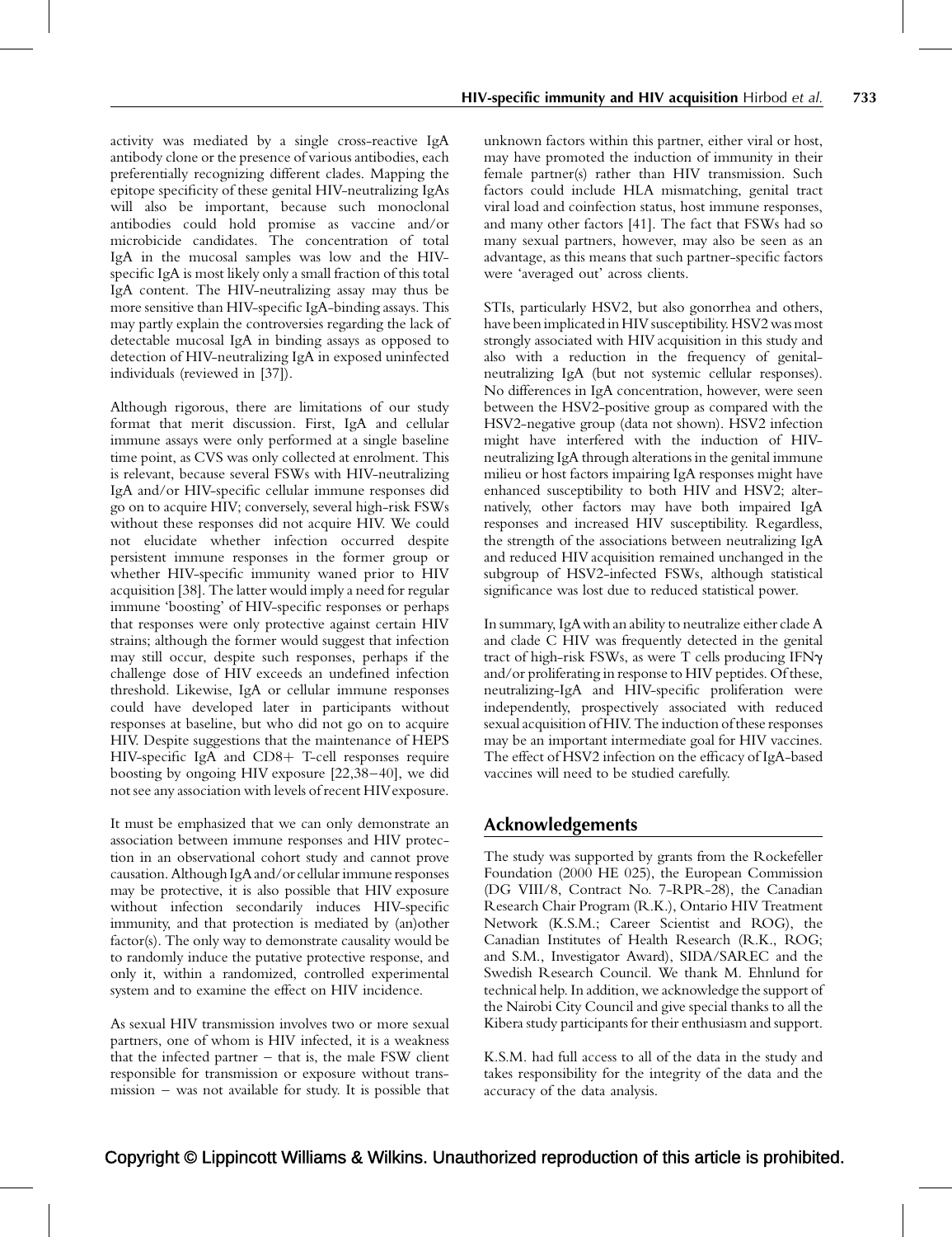<span id="page-7-0"></span>The Kibera HIV Study Group: Dr Florence Keli, Grace Kamunyo, Ruth Wanguru, Rachel Mwakisha, Grace Waithira, Daniel Nganga, Cornelius Nyambogo, John Ombette, Jane Njeri, Isaiah Onyango, Dr Isaac Malonza, Dr Francis Mwangi, Dr Karolien Fonck, Dr Marleen Temmerman, Dr Allan R. Ronald, Dr Mark Luscher.

Conflicts of interest: The authors have no conflicts of interest.

### References

- 1. Baba TW, Liska V, Hofmann-Lehmann R, Vlasak J, Xu W, Ayehunie S, et al. Human neutralizing monoclonal antibodies of the IgG1 subtype protect against mucosal simian-human immunodeficiency virus infection. Nat Med 2000; 6:200-206.
- 2. Mascola JR, Stiegler G, VanCott TC, Katinger H, Carpenter CB, Hanson CE, et al. Protection of macaques against vaginal transmission of a pathogenic HIV-1/SIV chimeric virus by passive infusion of neutralizing antibodies. Nat Med 2000;  $6:207 - 210$ .
- Veazey RS, Shattock RJ, Pope M, Kirijan JC, Jones J, Hu Q, et al. Prevention of virus transmission to macaque monkeys by a vaginally applied monoclonal antibody to  $HIV-1$  gp120. Nat  $Med$  2003; 9:343–346.
- Trkola A, Kuster H, Rusert P, Joos B, Fischer M, Leemann C, et al. Delay of HIV-1 rebound after cessation of antiretroviral therapy through passive transfer of human neutralizing antibodies. Nat Med 2005; 11:615–622.
- 5. Pantaleo G, Menzo S, Vaccarezza M, Graziosi C, Cohen OJ, Demarest JF, et al. Studies in subjects with long-term nonprogressive human immunodeficiency virus infection.  $N$  Engl J Med 1995; 332:209–216.
- 6. Pilgrim AK, Pantaleo G, Cohen OJ, Fink LM, Zhou JY, Zhou JT, et al. Neutralizing antibody responses to human immunodeficiency virus type 1 in primary infection and long-term-nonprogressive infection. J Infect Dis 1997; 176:924–932.
- Cao Y, Qin L, Zhang L, Safrit J, Ho DD. Virologic and immunologic characterization of long-term survivors of human immunodeficiency virus type 1 infection.  $N$  Engl J Med 1995; 332:201–208.
- 8. Guevara H, Casseb J, Zijenah LS, Mbizvo M, Oceguera LF 3rd, Hanson CV, et al. Maternal HIV-1 antibody and vertical transmission in subtype C virus infection. J Acquir Immune Defic Syndr 2002; 29:435–440.
- Lathey JL, Tsou J, Brinker K, Hsia K, Meyer WA 3rd, Spector SA. Lack of autologous neutralizing antibody to human immunodeficiency virus type 1 (HIV-1) and macrophage tropism are associated with mother-to-infant transmission. J Infect Dis 1999; 180:344–350.
- 10. Scarlatti G, Albert J, Rossi P, et al. Mother-to-child transmission of human immunodeficiency virus type 1: correlation with neutralizing antibodies against primary isolates. *J Infect Dis* 1993; 168:207–210.
- 11. Betts MR, Nason MC, West SM, et al. HIV nonprogressors preferentially maintain highly functional HIV-specific CD8+ T cells. Blood 2006; 107:4781–4789.
- 12. Kaul R, Pettengell C, Sheth PM, Sunderji S, Biringer A, Macdonald K, et al. The genital tract immune milieu: an important determinant of HIV susceptibility and secondary transmission. J Reprod Immunol 2007; March 27 [Epub ahead of print].
- 13. Mulks MH, Plaut AG. IgA protease production as a characteristic distinguishing pathogenic from harmless neisseriaceae. N Engl J Med 1978; 299:973–976.
- 14. Kaul R, Rowland-Jones SL, Gillespie G, Kimani J, Dong T, Kiama P, et al. Gonococcal cervicitis is associated with reduced systemic CD8+ T cell responses in human immunodeficiency virus type 1-infected and exposed, uninfected sex workers. J Infect Dis 2002; 185:1525–1529.
- 15. Kulkarni PS, Butera ST, Duerr AC. Resistance to HIV-1 infection: lessons learned from studies of highly exposed persistently seronegative (HEPS) individuals.  $AID\bar{S}$  Rev 2003; 5:87-103.
- 16. Kaul R, Plummer FA, Kimani J, Dong T, Kiama P, Rostron T, et al. HIV-1-specific mucosal CD8+ lymphocyte responses in the cervix of HIV-1-resistant prostitutes in Nairobi. J Immunol 2000; 164:1602–1611.
- 17. Devito C, Hinkula J, Kaul R, et al. Cross-clade HIV-1-specific neutralizing IgA in mucosal and systemic compartments of HIV-1-exposed, persistently seronegative subjects. J Acquir Immune Defic Syndr 2002; 30:413–420.
- 18. Devito C, Broliden K, Kaul R, et al. Mucosal and plasma IgA from HIV-1-exposed uninfected individuals inhibit HIV-1 transcytosis across human epithelial cells. J Immunol 2000; 165:5170–5176.
- 19. Zhu T, Corey L, Hwangbo Y, et al. Persistence of extraordinarily low levels of genetically homogeneous human immunodeficiency virus type 1 in exposed seronegative individuals. *I Virol* 2003; 77:6108–6116.
- 20. Parren PW, Gauduin MC, Koup RA, et al. Relevance of the antibody response against human immunodeficiency virus type 1 envelope to vaccine design. Immunol Lett 1997; 57:105–112.
- 21. Larsson M, Fonteneau JF, Lirvall M, Haslett P, Lifson JD, Bhardwaj N. Activation of HIV-1 specific CD4 and CD8 T cells by human dendritic cells: roles for cross-presentation and noninfectious HIV-1 virus. AIDS 2002; 16:1319–1329.
- 22. Kaul R, Rutherford J, Rowland-Jones SL, Kimani J, Onyango II, Fowke K, et al. **HIV-1 Env-specific cytotoxic T-lymphocyte** responses in exposed, uninfected Kenyan sex workers: a prospective analysis. AIDS 2004; 18:2087–2089.
- 23. Kaul R, Kimani J, Nagelkerke NJ, Fonck K, Ngugi EN, Keli F, et al. Monthly antibiotic chemoprophylaxis and incidence of sexually transmitted infections and HIV-1 infection in Kenyan sex workers: a randomized controlled trial. JAMA 2004; 291:2555–2562.
- 24. Devito C, Hinkula J, Kaul R, Lopalco L, Bwayo JJ, Plummer F, et al. Mucosal and plasma IgA from HIV-exposed seronegative individuals neutralize a primary HIV-1 isolate.  $AIDS$  2000: 14:1917–1920.
- 25. Moulard M, Phogat SK, Shu Y, Labrijn AF, Xiao X, Binley JM, et al. Broadly cross-reactive HIV-1-neutralizing human monoclonal Fab selected for binding to gp120-CD4-CCR5 complexes. Proc Natl Acad Sci U S A 2002; 99:6913–6918.
- 26. Zhang MY, Shu Y, Rudolph D, Prabakaran P, Labrijn AF, Zwick MB, et al. Improved breadth and potency of an HIV-1-neutralizing human single-chain antibody by random mutagenesis and sequential antigen panning. J Mol Biol 2004; 335:209-219.
- 27. Binley JM, Wrin T, Korber B, Zwick MB, Wang M, Chappey C, et al. Comprehensive cross-clade neutralization analysis of a panel of antihuman immunodeficiency virus type 1 monoclonal antibodies. J Virol 2004; 78:13232–13252.
- 28. Neilson JR, John GC, Carr JK, Lewis P, Kreiss JK, Jackson S, et al. Subtypes of human immunodeficiency virus type 1 and disease stage among women in Nairobi, Kenya. J Virol 1999; 73:4393-4403.
- 29. Kaul R, Dong T, Plummer FA, Kimani J, Rostron T, Kiama P, et al.  $CD8(+)$  lymphocytes respond to different HIV epitopes in seronegative and infected subjects. J Clin Invest 2001; 107:1303–1310.
- 30. Holford TR, White C, Kelsey JL. **Multivariate analysis for** matched case–control studies. Am J Epidemiol 1978; 107:245–256.
- 31. Allison PD, Christakis N. Logit models for sets of ranked items. Sociological methodology 1994; 24:199-228.
- 32. Kaul R, Kimani J, Nagelkerke NJ, Fonck K, Keli F, MacDonald KS, et al. Reduced HIV risk-taking and low HIV incidence after enrollment and risk-reduction counseling in a sexually transmitted disease prevention trial in Nairobi, Kenya. J Acquir Immune Defic Syndr 2002; 30:69–72.
- 33. Skurnick JH, Palumbo P, DeVico A, Shacklett BL, Valentine FT, Merges M, et al. Correlates of nontransmission in US women at high risk of human immunodeficiency virus type 1 infection through sexual exposure. J Infect Dis 2002; 185:428-438.
- 34. Kaul R, Trabattoni D, Bwayo JJ, Arienti D, Zagliani A, Mwangi FM, et al. HIV-1-specific mucosal IgA in a cohort of HIV-1 resistant Kenyan sex workers. AIDS 1999; 13:23–29.
- 35. Hu DJ, Baggs J, Downing RG, Pieniazek D, Dorn J, Fridlund C, et al. Predominance of HIV-1 subtype A and D infections in Uganda. Emerg Infect Dis 2000; 6:609–615.